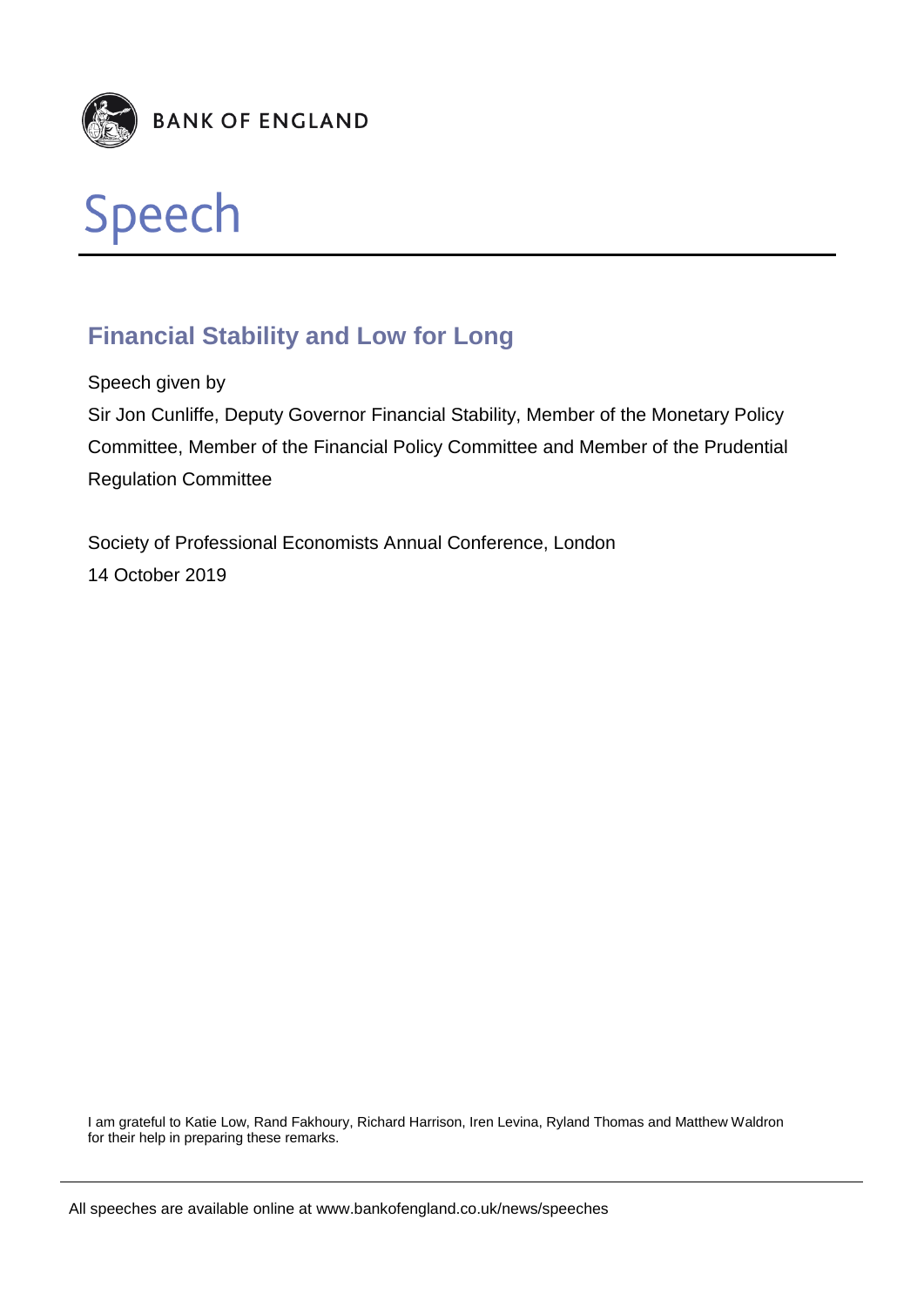Jane Austen's face appears on the Bank of England's latest £10 note, which entered circulation in September 2017. But the Bank's association with one of the world's finest authors goes back much further: as the meticulously kept records of the Bank show, the successful novelist invested much of the proceeds of her writing in Bank of England Annuities.

In July 1815, for example, she purchased 'Navy Five per Cent annuities' – an undated Bank of England security – with a face value of £300. 'Navy Fives' were a popular investment during the Napoleonic Wars, paying annual interest, as the name suggests, of 5%. Jane did not purchase the stock at par value – research using the Bank's archives has established that she paid around £250 – making an annual nominal interest rate on her risk free investment of nearly 6%<sup>1</sup>.

Today, a comparable risk free asset – a 30 year gilt – is yielding around 1% nominal. And had Jane been living in the euro area today, in Germany for example, she would only have been able to invest for the long term at a negative interest rate – the 30 year bund yielded minus 0.27% in August.

Nominal interest rates do vary through time of course. Since the Napoleonic wars and outside wartime, UK long term nominal rates moved mainly in a 2-5% range until the decades of inflation following the Second World War, during which they rose above 15%, before falling back as inflation was brought under control.

They have been falling ever since. The fall in long rates is a phenomenon that has been building since the late 1980s, gathering pace after the financial crisis (**Chart 1**).

During the past couple of months, UK long nominal rates have dropped to around, and sometimes even below, 1%. They have not been this low in the past 200 years. The same is true, more generally, for other advanced economies.

<sup>&</sup>lt;sup>1</sup> See Avery Jones (2019).

All speeches are available online at www.bankofengland.co.uk/news/speeches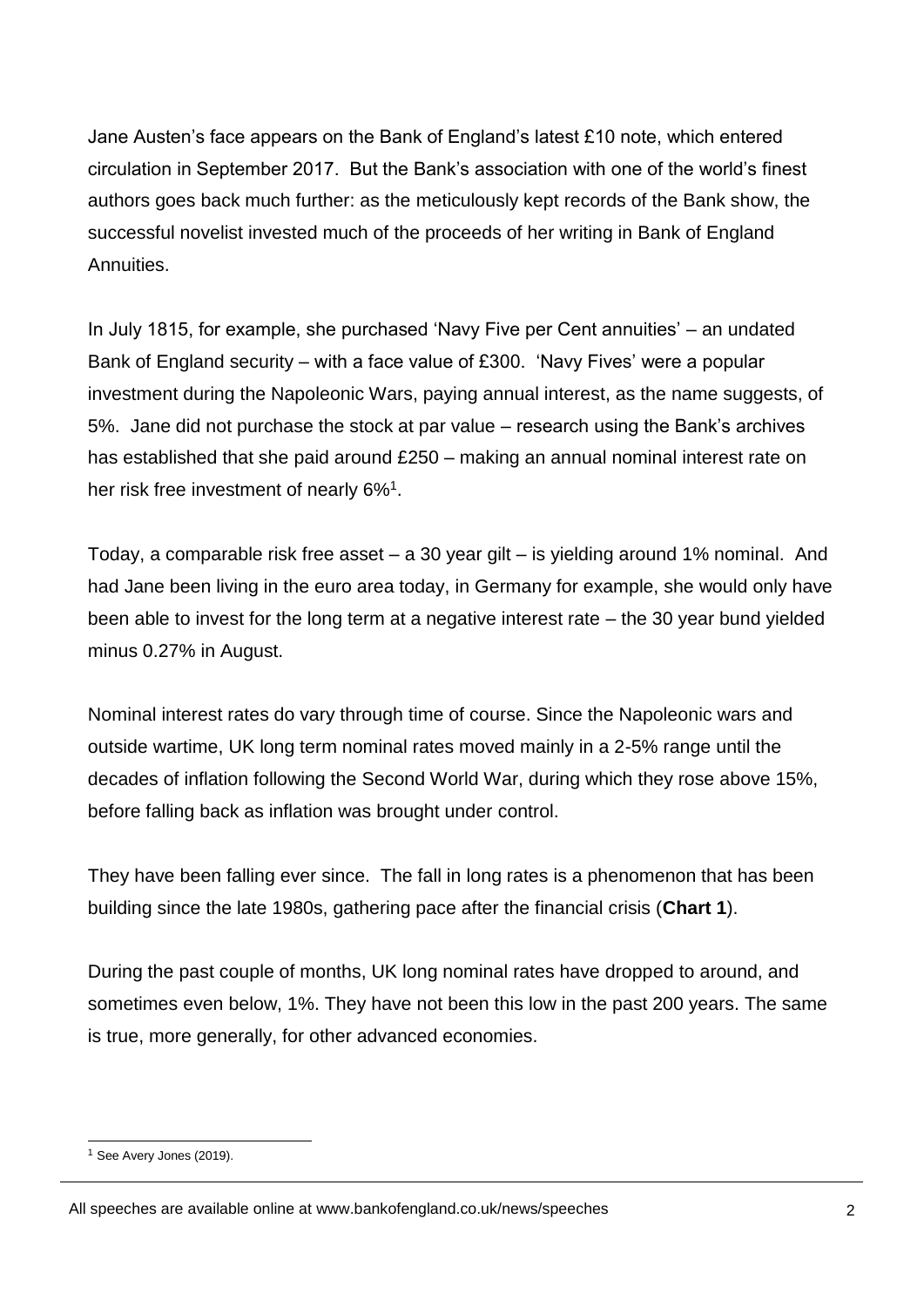Some of this likely reflects low current and expected inflation. But it is a great deal more than just an inflation story. Long term *real* rates – in the United Kingdom and in other advanced economies – are extremely low and indeed are negative.

I want to look briefly today at why we are in a period of low interest rates and why we might expect it to persist – 'low for long' in other words.

I will then turn to the main issue I want to discuss – the implications of a 'low for long' world on financial stability and the interaction with monetary policy.

My colleague, Ben Broadbent, has argued in an excellent speech for the separation of powers, with which I agree, between monetary and financial stability (or 'macro-prudential') authorities.<sup>2</sup> But monetary and financial stability, to some extent, depend upon each other and I will look at the implications that 'low for long' has on those interdependencies.





Source: A Millennium of Macroeconomic Data (available at [https://www.bankofengland.co.uk/statistics/research-datasets\)](https://www.bankofengland.co.uk/statistics/research-datasets) and Bank of England calculations [\(https://www.bankofengland.co.uk/statistics/yield-curves\)](https://www.bankofengland.co.uk/statistics/yield-curves).

The red line shows yields on new long-term issues of perpetuities and consols (a mixture of month-end and monthly averages). The last remaining consols were repaid in June 2015. The blue line shows the 30-year zero coupon spot rate (monthly average). The data are up to September 2019.

<sup>1</sup>  $2$  Broadbent (2018).

All speeches are available online at www.bankofengland.co.uk/news/speeches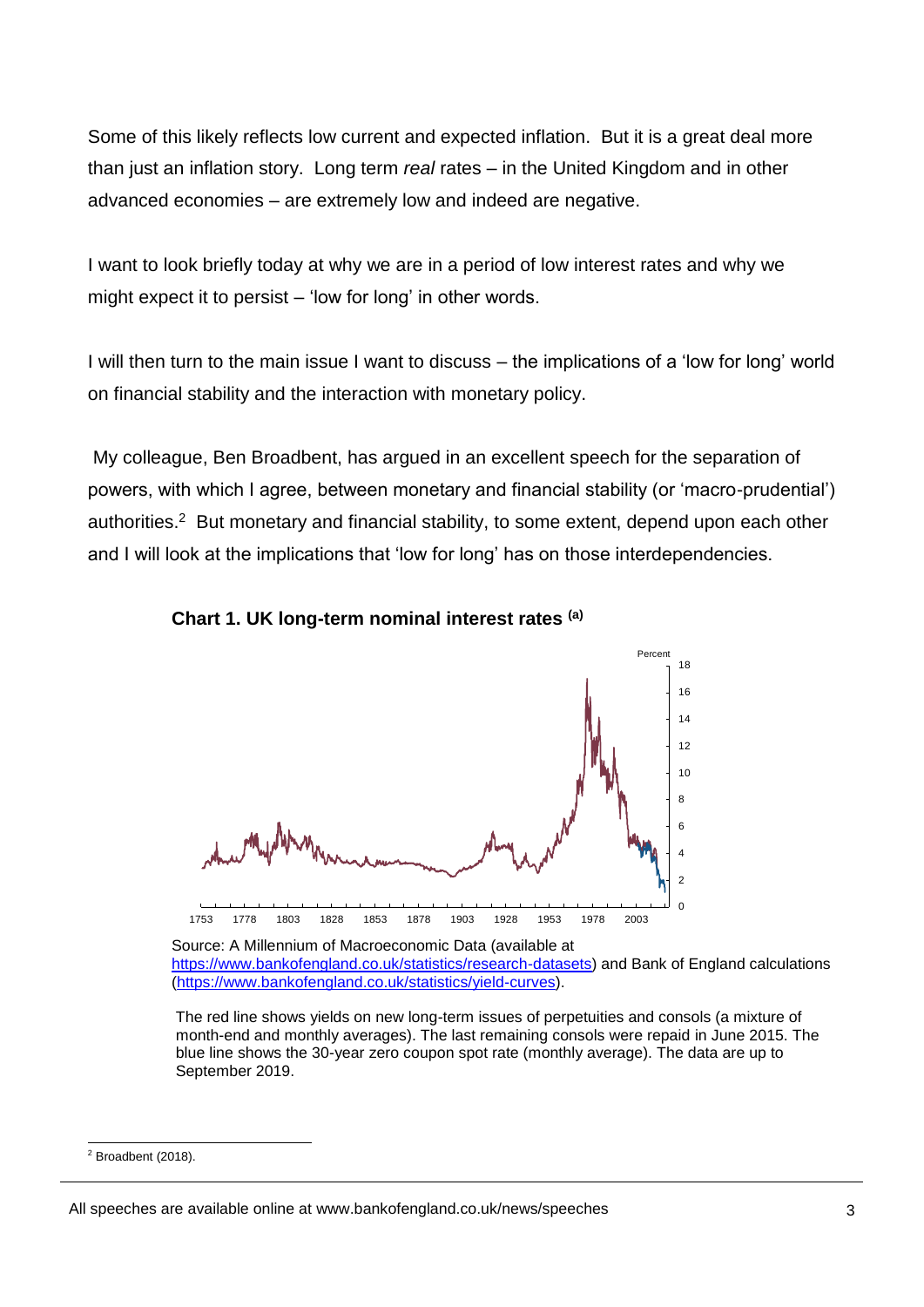## **Low for Long**

What explains the current very low level of market interest rates in advanced economies? It may partly reflect very low levels of current policy rates and any spillovers from that.<sup>3</sup> It may also reflect the term premia for inflation that are currently very compressed in some countries, for example, the US and in the Euro area. And it may also be a symptom of a more entrenched pessimism – an over-pessimism in my view – about long-term economic prospects, possibly due to fears of the de-integration of the global economy or concerns about future effectiveness of monetary policy.

But, more fundamentally, the very low level of market interest rates reflects an underlying structural trend – the fall in long-run real interest rates since the early  $1980s<sup>4</sup>$  – that has been the subject of a great deal of research.

The literature has identified a large number of candidate explanations – both real and financial – for a structural decline in the long-run real interest rate. These include: demographic trends and, in particular, increased longevity; lower trend productivity growth; the liberalization of financial intermediation and an increase in the risk borne by individuals and households.<sup>5</sup>

The long-run equilibrium real interest rates determined by these factors are, of course, unobservable. There is a range of estimates for how far they have fallen. Bank of England work suggests a central range of 0-1% for the long-run equilibrium real interest rate in the United Kingdom.<sup>6</sup> Widely cited estimates for the United States suggest that the long-run

<sup>1</sup> <sup>3</sup> In addition to affecting the market rates directly, monetary policy easing could lead to a further compression in market rates because of spill-overs via exchange rates (in case of interest rate cuts) or compression of term premia (in case of asset purchases). See Brainard (2017).

<sup>4</sup> King and Low (2014) document a sizeable decline in market based measures of long-term real interest rates in several advanced economies.

<sup>5</sup> See, e.g., Eggertsson et al (2017), Gagnon et al (2016), Rachel and Smith (2017) on the role of demographics and productivity growth and Vlieghe (2017) on the role of financial liberalization and increased risk taking. Some very different candidate explanations have also been suggested. Borio (2017) links the fall in long run real interest rates to monetary policy regimes, while Caballero (2017) links them to a shortage of safe assets.

<sup>6</sup> See Bank of England (2018), Box 6 on pages 39-43.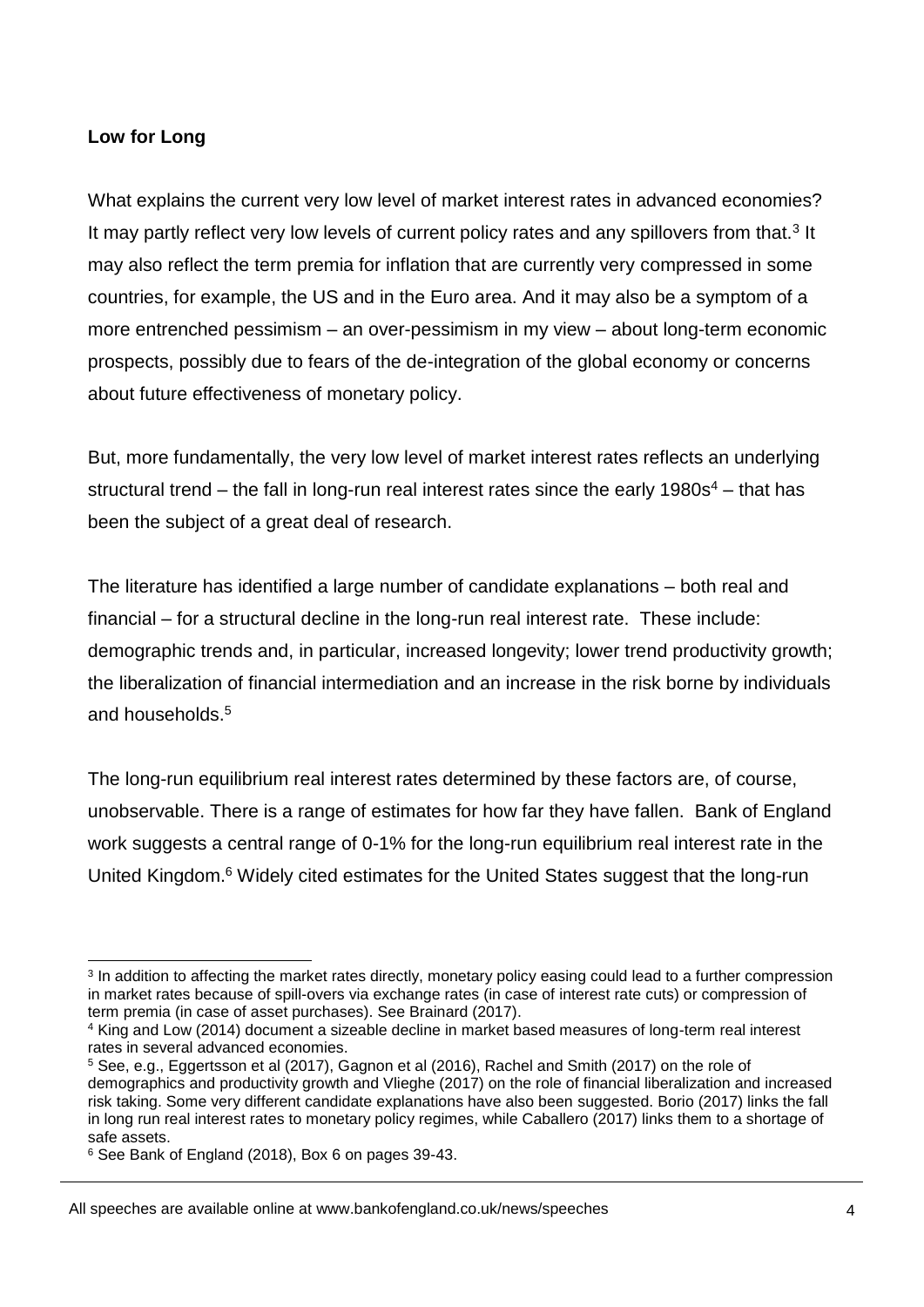equilibrium real interest rate fell to close to zero during the crisis and has remained there into 2016<sup>7</sup>

Of course, the long-run real rate is not the only driver of real interest rates. Over the business cycle, the real interest rate required to sustain output at potential and inflation at target, can fluctuate around the long-run real rate as a result of shorter-term influences on the economy.

At any given time, other factors like fiscal policy, uncertainty and global growth prospects may push the real rate required to bring inflation back to target further above or below the long-run real rate.

But given the slow moving nature of the underlying drivers of the long-run real rate, one would expect the downward shift in the overall interest rate cycle to persist into the foreseeable future.

It is this downward shift in the long-run real rate that has lain, in part, behind the Bank of England's message that any future increases in rates will be limited and we should not expect to see a return to the levels of policy rates we saw before the crisis. And this is exactly what motivates me today to speak about the implications of this low rate environment for financial stability.

## **Financial stability challenges of low for long: the financial sector**

I want to look today at the three main challenges to financial stability that this environment could pose and briefly consider possible policy responses.

The first challenge is that a slow or an unwilling adjustment to the lower returns implied by low for long can lead both to greater risk taking and less resilience in the financial sector.

<sup>1</sup>  $7$  Holston et al (2017).

All speeches are available online at www.bankofengland.co.uk/news/speeches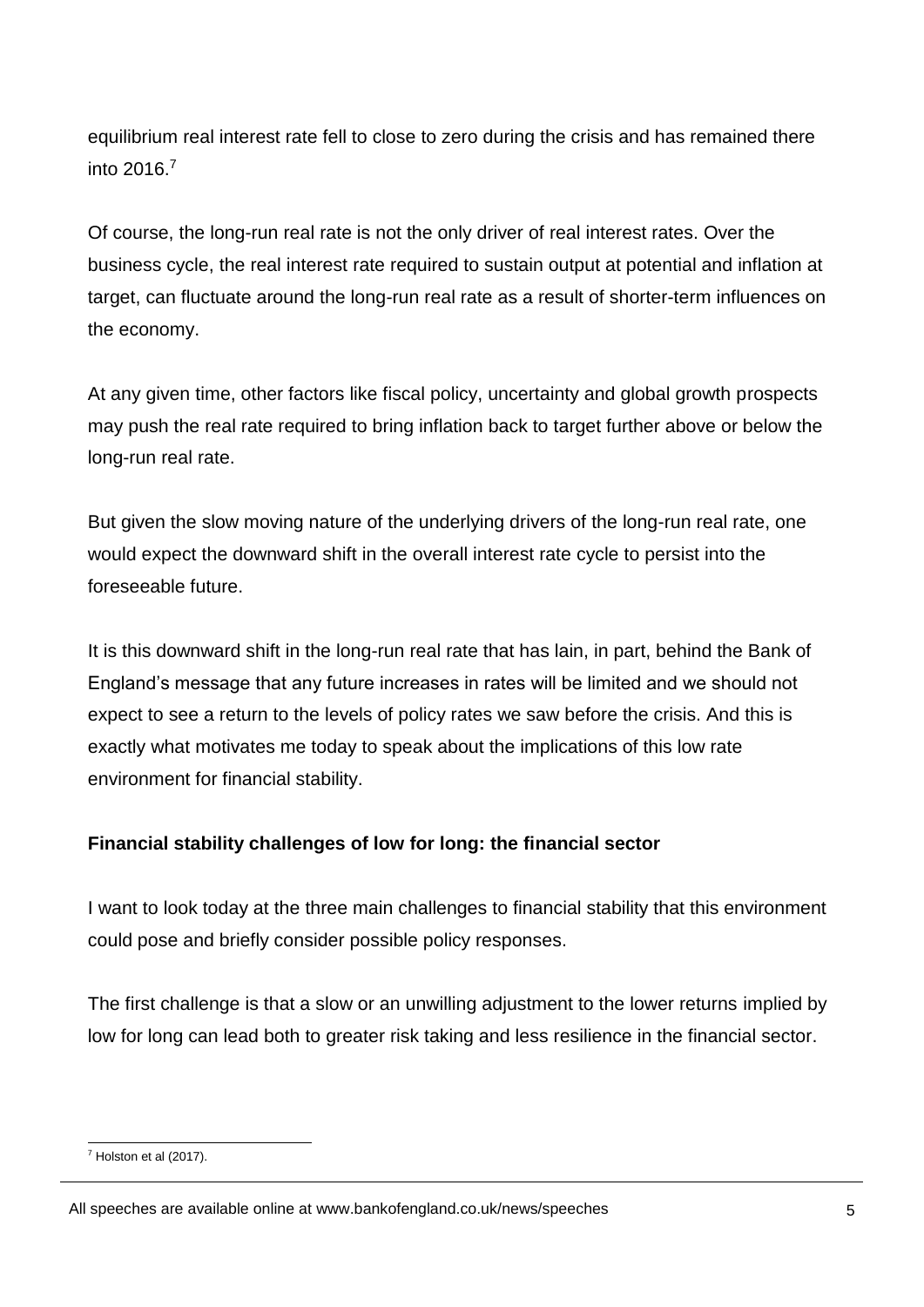In the banking sector, lower interest rates across the cycle reduce the net interest margins (NIMs) that banks earn from liquidity and maturity transformation. Moreover, NIMs would come under greater cyclical pressure more frequently and for longer because a proportion of banks' liabilities pay no interest and cannot therefore come down to match a reduction in lending rates when the policy rate is cut. $8$ 

It is also possible that the yield curve will be flatter in a low for long environment as greater proximity to the zero lower bound of interest rates will mean less interest rate variability on average across the cycle leading to lower term premia. If so, this would further reduce banks' earnings from maturity transformation.

In Japan, a prolonged period of low interest rates has contributed to falling NIMs for over a decade. More recently, we've seen a similar – albeit smaller - effect in other advanced economies<sup>9</sup>.

The impact of lower NIMs on bank profitability is currently reflected in lower price-to-book valuations of banks.<sup>10</sup> Arguably, in 'steady state', once expectations of returns have adjusted downwards to a low for long environment, target returns on bank equity will adjust accordingly, though there is no evidence of this happening so far. We should expect, even if only for a transitional period if expectations of returns do adjust, greater pressure on banks to search for yield and move further out on the risk curve. To the extent that they cannot meet target returns, it will be harder for them to accrete capital to build resilience.

Although the NIM effect has been present for some years now, we have not yet seen a broadly based move by banks in advanced economies to push up returns by taking on greater risk. Post crisis regulation has almost certainly played a role in constraining aggressive search for yield behaviour, as perhaps have banks' memories of the crisis.

<sup>1</sup> <sup>8</sup> For example, using the data for banks from 47 countries from 2005 to 2013, Claessens et al (2018) find that a 1 pp fall in interest rates implies an 8 bps lower NIM – compared to 20bps at low rates.

<sup>&</sup>lt;sup>9</sup> In the euro area, NIMs are very low at around 130bps and retail-focused German savings banks in particular have seen their NIMs fall by 40bps since the ECB introduced negative rates in 2014. In the United Kingdom, NIMs are higher at around 230bps and have remained relatively stable over the past few years, supported by higher policy rates and the more international focus of major UK banks.

<sup>&</sup>lt;sup>10</sup> Low current and expected profitability appears to be the main driver of banks' equity prices. There is little evidence that investors are concerned about asset quality: the proportion of banks' loans that are non-performing and credit default swap premia remain low.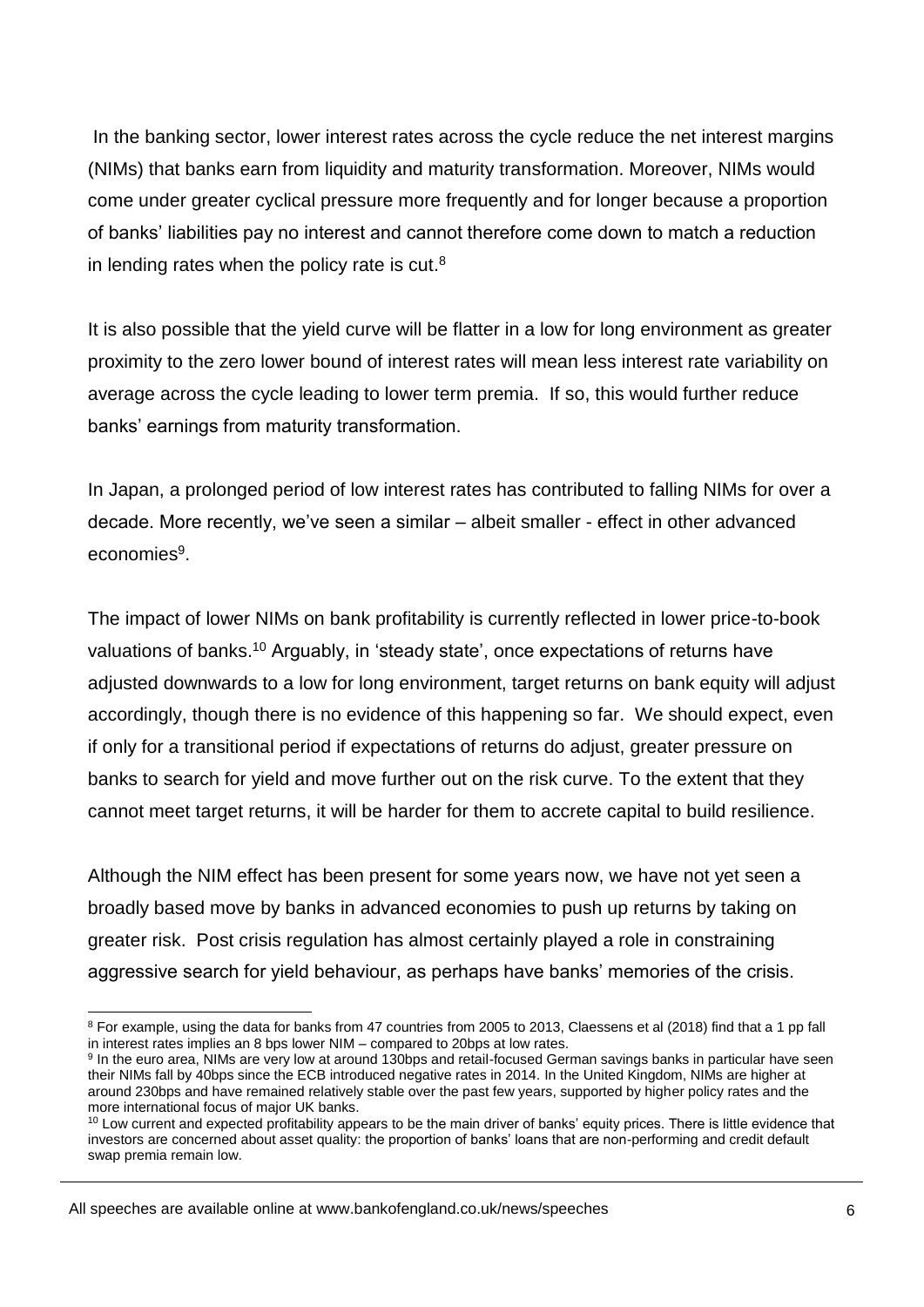But more recently we started seeing some evidence of search for yield behaviour. One notable example of this is the growth of corporate leveraged lending in many jurisdictions. The Bank estimates that the global stock of leveraged loans has now reached an all-time high of US\$ 3.4 trillion, equivalent to 11% of total advanced economy credit to nonfinancial corporates. The share of corporate debt owed by highly leveraged companies is now very close to or above pre-crisis levels in major advanced economies.<sup>11</sup>

The growth of this market has been accompanied by a marked easing of underwriting standards and compensation for risk. The share of new leveraged loans with no maintenance covenants has tripled since 2007.<sup>12</sup> Spreads have declined and remain below their 2015 levels. And there has been growing use of accounting adjustments ('add-backs') that could understate leverage<sup>13</sup>.

There are other examples. We have also seen an increase in sales of complex products as investment banks try to boost their income in a challenging trading environment*.* And in some countries, retail lending conditions have loosened. For example, in the United Kingdom the proportion of mortgage lending at higher loan-to-value (LTV) ratios has been rising over the past few years and is now close to its pre-crisis peak.<sup>14</sup> At the same time, interest rate spreads on high LTV lending have declined and are close to recent post-crisis lows.<sup>15</sup>

Search for yield behaviour may have been more pronounced in the non-bank financial sector.

All speeches are available online at www.bankofengland.co.uk/news/speeches

<sup>&</sup>lt;sup>11</sup> For example, the share of corporate debt owed by listed UK companies with a ratio of net debt to EBITDA greater than four was 35% in 2018, compared to 28% in 2007. And the share of debt owed by highly leveraged US companies has reached pre-crisis levels of above 40%.

<sup>&</sup>lt;sup>12</sup> Globally, this share was around 60% on average in 2019Q1-Q3, close to record highs.

<sup>&</sup>lt;sup>13</sup> For example, PRA data indicates that the share of new lending with leverage above 7 times would increase from 18% to 28% if add-backs and subsequent borrowing were included.

<sup>14</sup> The share of new mortgages issued at LTV ratios of 90% or more was 20% in 2019Q2 compared to 22% in 2006-07.

<sup>15</sup> The spread of quoted 2-year fix rates at 90% LTVs over 2-year fix rates at 75% LTVs fell to below 0.5% in 2019H1, compared to a post-crisis average of more than 1.5%.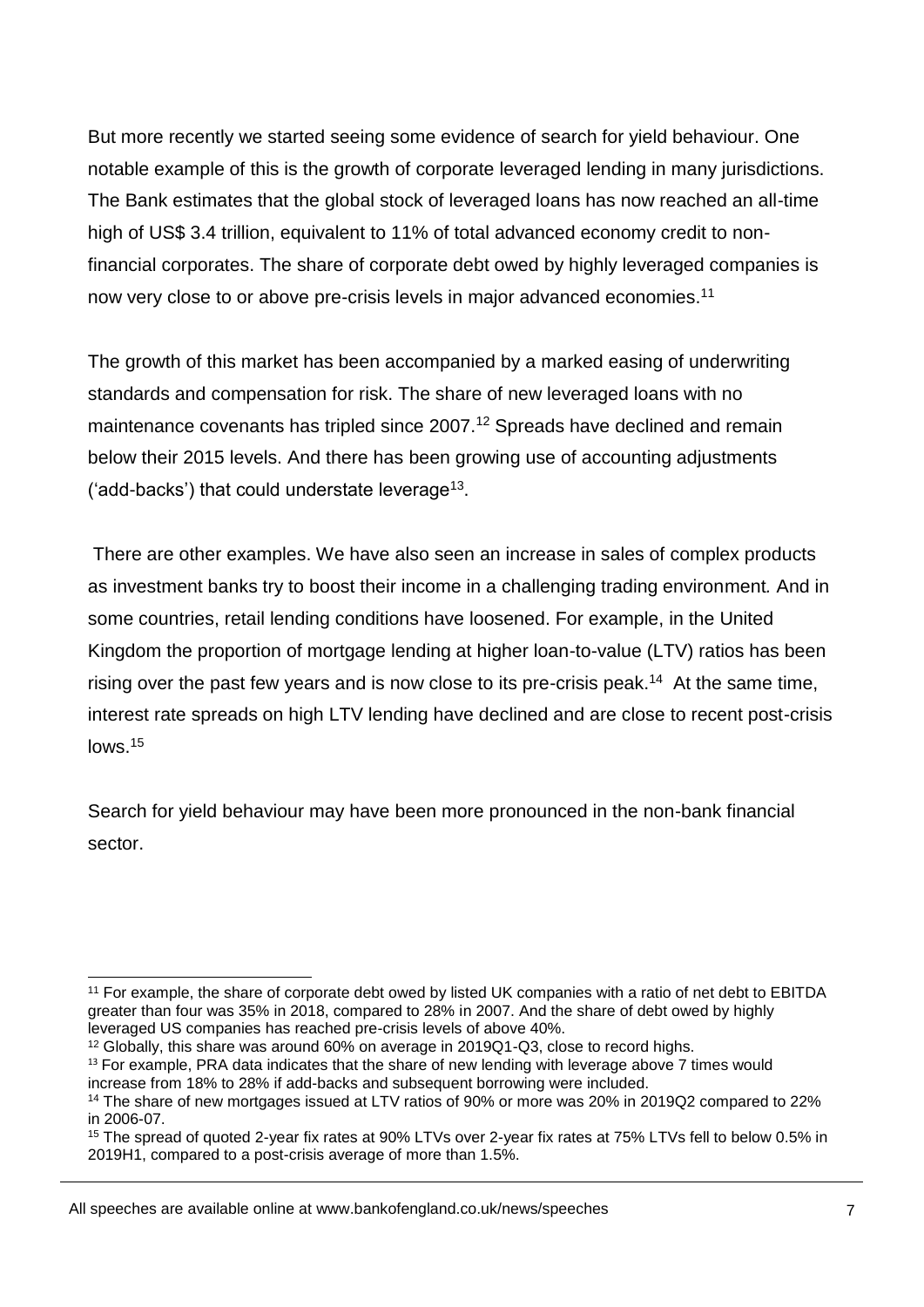For insurance companies and pension funds the impact of low for long on the valuation of their liabilities, combined with the rigidity of returns expected by some claimholders (and specified in defined benefit pension schemes), puts pressure on their balance sheets.

This has led to changes in asset allocation, with greater investment in less liquid, lower quality assets. For example, UK life insurers have increased their holdings of higher-yielding assets such as long-term, non-traded real economy exposures like property to back annuities.<sup>16</sup>

This increased risk taking may continue as insurance companies and pension funds adjust further to low returns. From a financial stability perspective, a key risk is that insurance companies and pension funds encounter higher losses in stressed markets and become forced sellers or bystanders rather than buyers, so amplifying market vulnerabilities.

Other non-bank financial firms such as investment funds have also turned increasingly to less liquid and riskier investments. Investment fund flows now account for one third of total portfolio flows to emerging market economies (compared to one tenth before the crisis).<sup>17</sup> Bank analysis suggests that non-banks now hold around 40% of the rapidly growing global leveraged loan market. More than US\$ 30 trillion of global assets are now held in open-ended funds that offer short-term redemptions while investing in longer-dated and potentially illiquid assets, such as corporate bonds.

This liquidity mismatch may lead to more frequent fire-sales of assets if funds are required to meet large investor redemptions. Fund leverage could further exacerbate this, for example due to margin calls on funds' derivative exposures.

In short, the adjustment to a low for long world is likely to lead to upward pressure on financial sector risk taking and downward pressure on resilience. We have started to see evidence of these effects in some sectors. One would expect such pressures to continue.

-

<sup>16</sup> Property and direct investment assets backing annuities have risen to more than £110 billion from £94 billion when Solvency II was introduced in January 2016. See also Rule (2019), Chart 3. 17 See Carney (2019a).

All speeches are available online at www.bankofengland.co.uk/news/speeches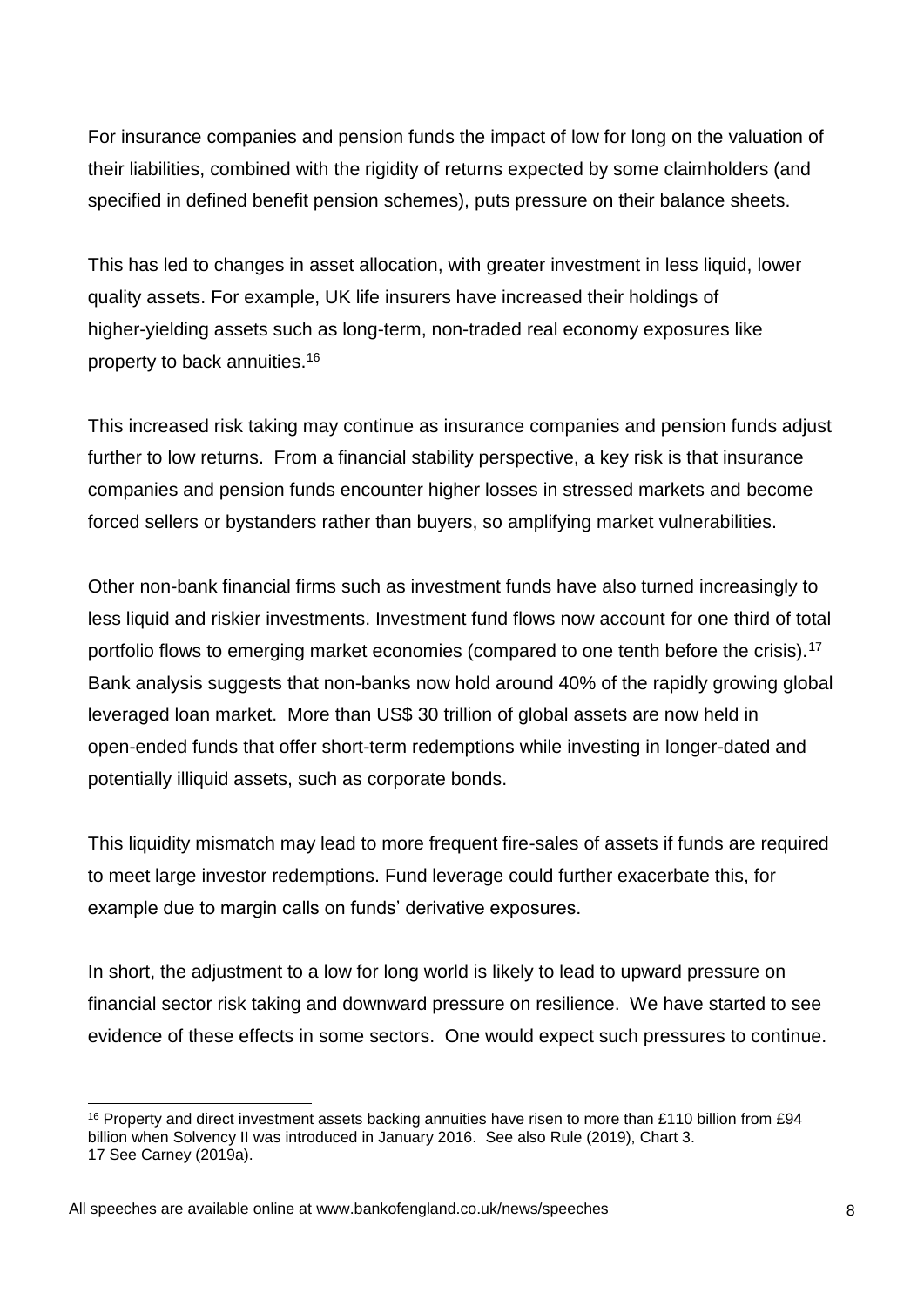Financial firms will, of course, seek to adapt their business models to help adjust to a low for long environment. From a financial stability perspective this could make some financial services to the real economy unviable and shift risks to sectors less able to bear them.

Banks, for example, can pursue cost cutting and consolidation but, as an exploratory stress test carried out by the Bank in 2017<sup>18</sup> of the major UK banks' illustrated, there are limits to both strategies.

There may therefore be pressure for more significant shifts of business model – for example expansion into fee generating areas such as asset securitisation. The 2017 test also suggested that under low for long pressure banks may reduce their balance sheet share of less profitable activities, such as SME and corporate lending.

Low for long may also change business models in other parts of the financial sector.

Continued pressure on insurance companies' solvency and defined benefit pension fund funding gaps will reinforce and accelerate current pressures that are shifting the insurance and pension industries further towards providing 'self-insurance', with a larger proportion of pensioners retaining their own longevity and investment risks and less risk sharing.

 Active asset management could also become less viable in a low for long world. Lower asset returns put active asset managers under pressure relative to passive funds given the higher costs of active management. We are already seeing this: since 2007, the share of index tracking US equity funds has increased from about 20% to 50% of US equity assets under management.

It is not yet clear what the impact in financial stability terms might be of greater passive asset management, though some research<sup>19</sup> suggests further acceleration of this trend could result in more volatile markets with greater vulnerability to swings in sentiment.

<sup>1</sup> <sup>18</sup> The Bank's 2017 exploratory scenario considered how the UK banking system might evolve if recent headwinds to bank profitabiity persist or intensify. It incorporated weak global growth, persistently low interest rates, stagnant world trade and cross-border banking activity and increase competitive pressure on large banks from smaller banks and non-banks. See Bank of England (2017a).

All speeches are available online at www.bankofengland.co.uk/news/speeches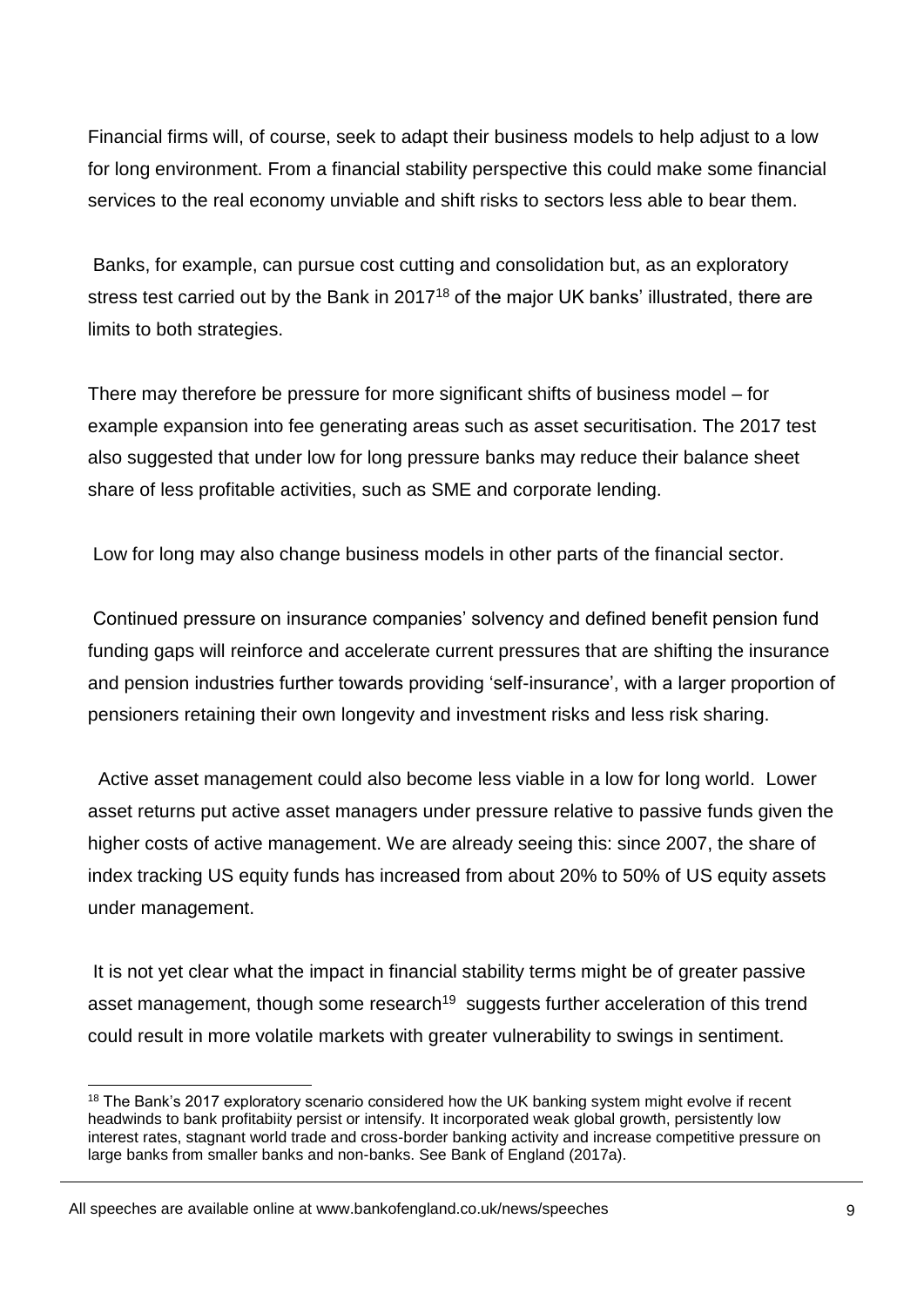# **Financial stability challenges of low for long: households and corporates**

One of the main drivers of the downward shift in the trend real rate is demographics. An ageing population is likely to lead to an expansion of both sides of the household balance sheet. Even allowing for longer working lives, increased longevity is likely to lead to a longer period in retirement and possibly longer in morbidity.

Households will need to accumulate more wealth over their working lifetimes to fund this. This will tend to push down on real interest rates and push up on property prices. At the same time, younger households will be able to service a higher level of debt to fund consumption and higher housing costs.

A more leveraged household sector may not in itself generate a greater financial stability risk: a higher level of debt is more sustainable in a low for long world.<sup>20</sup> And, in aggregate, higher debt would be accompanied by higher savings.

But low for long, for the reasons I set out earlier, may incentivise a loosening of underwriting standards driving asset prices and debt levels above levels that could be justified by lower trend interest rates. This could be exacerbated by amplification mechanisms in the financial system such as an increase in collateral values.

A more leveraged real economy is also more vulnerable to macro-economic tail events. Analysis since the crisis had demonstrated that more highly indebted households cut back more heavily on consumption during downturns.<sup>21</sup> And a shock to house prices, for example as a result of a large adverse shock to employment, could generate strong negative wealth effects.

1

<sup>19</sup> See Sushko and Turner (2018) and Anadu et al (2018).

<sup>&</sup>lt;sup>20</sup> Current UK household debt is twice the 2002 level in aggregate but debt servicing cost is half so the debt service ratio is unchanged

 $21$  For example, micro data studies from the UK, US, Denmark and Norway have all found statistically significant correlations between higher levels of household debt and the size of consumption cuts in a shock. For example Andersen et al (2016), Kovacs et al (2018), Dynan and Edelberg (2013) and Fagereng and Halvorsen (2016).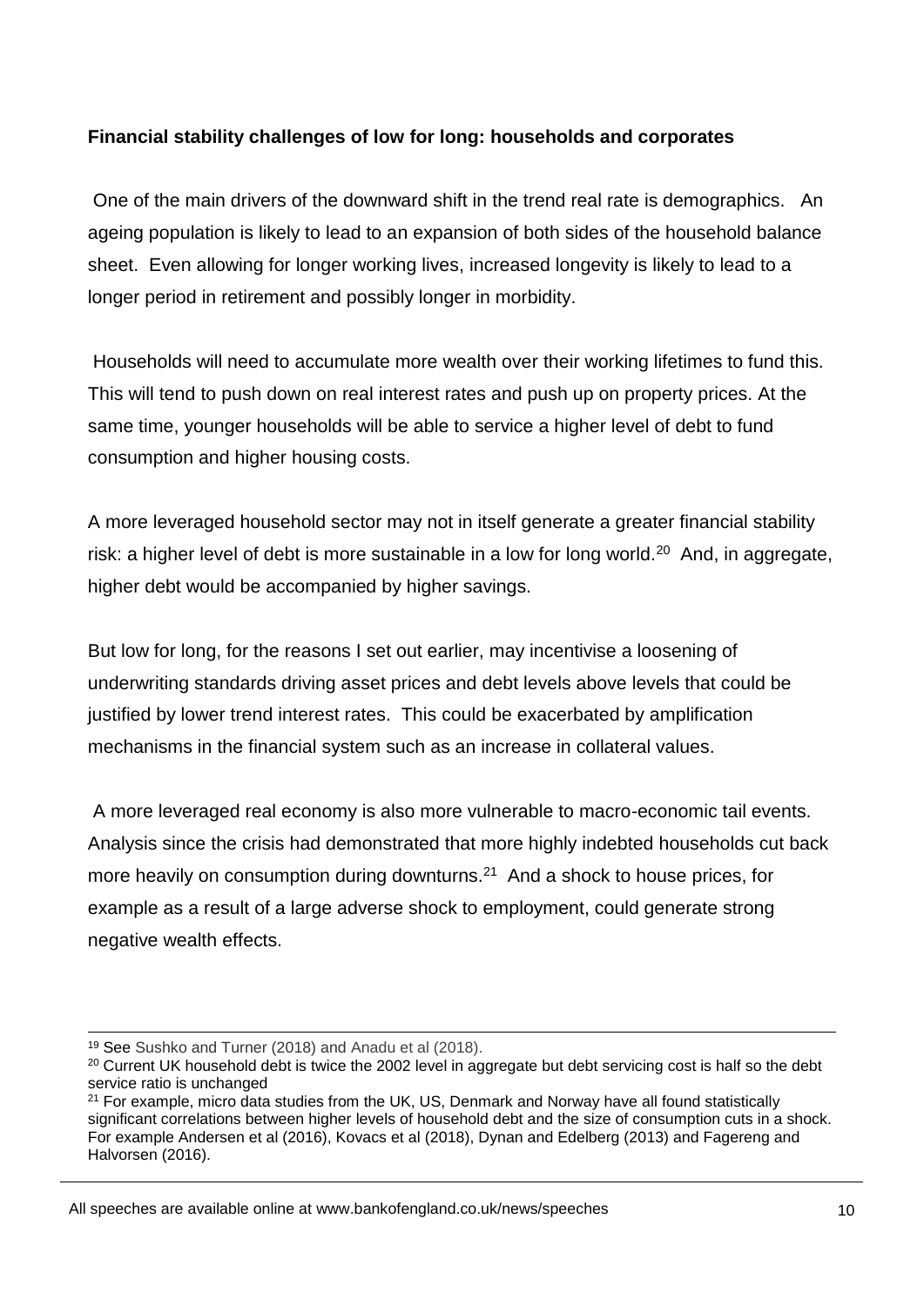One might expect to see similar effects in the corporate sector. And indeed, Bank staff estimate that the share of corporate debt owed by highly leveraged companies has now pretty much grown back to pre-crisis levels. <sup>22</sup>

This is a risk because we know that more leveraged firms cut back on investment and employment by more in a downturn.<sup>23</sup>

All else equal therefore – and crucially, absent policy – a low for long world is likely to be one with a less resilient and riskier financial system and a more leveraged real economy that, as a consequence, is more vulnerable to macro-economic shocks.

## **Financial stability challenges of low for long: the risk of more severe downturns**

And this brings me to the third challenge of low for longer for financial stability – the risk that in such an environment, economic downturns will on average be more severe.

Low for long makes demand management of the economy more difficult in downturns, reducing the space for monetary policy easing with conventional tools. This is because, for a given inflation target and with the reduction in long-run real rates, policy rates are closer to their effective lower bound. Changes in the structure of the financial system as a result of low for long may also weaken the transmission mechanism.

Monetary policy, to be clear, is not powerless at the effective lower bound. As post crisis experience has demonstrated, 'unconventional' monetary policy tools can and have provided stimulus when interest rates are at or near the effective lower bound. These are now very much a part of central bank toolkits.<sup>24</sup>

<sup>&</sup>lt;sup>22</sup> For example, the share of corporate debt owed by UK companies with a ratio of net debt to EBITDA greater than four was 35% in 2018, compared to 28% in 2007.

 $\frac{23}{2}$  See Bank of England (2019), Chart F.6.

 $24$  See, for example, a recent BIS paper that conducts a cross-country analysis of unconventional monetary policy tools. Potter, Smets et al (2019).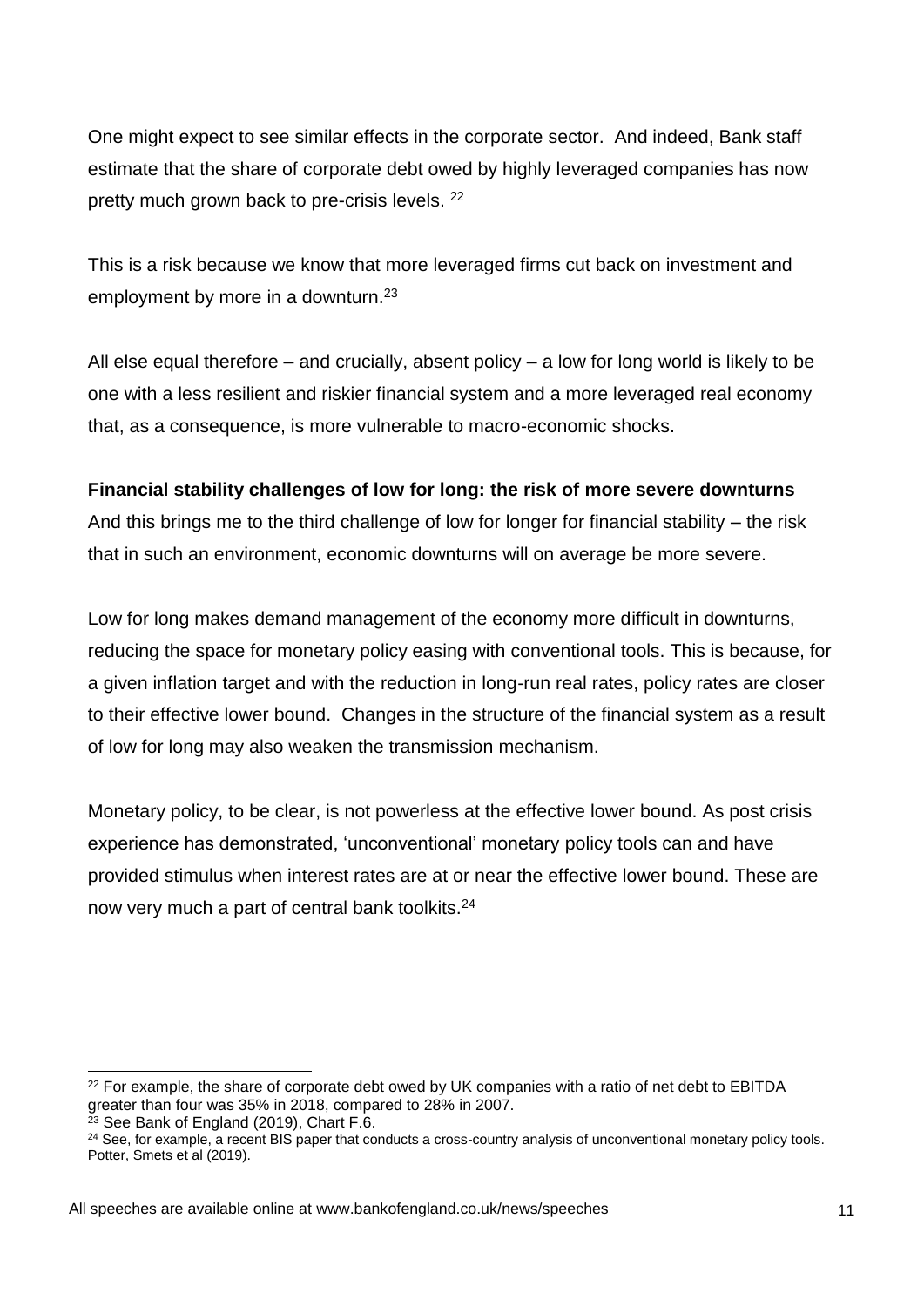And the challenges are very different in different jurisdictions, not least because of differences in the structure and effectiveness of monetary policy transmission mechanisms.<sup>25</sup>

But, taken together with other changes in the economy – such as changes in the labour market which appear to have led to some flattening of the wage Phillips curve and changes in the pass-through of labour costs to consumer prices – the probability is that demand management will need to use more tools to stimulate demand in downturns and work harder to prevent macro-economic tail events.

There is a lively debate over the extent to which aggressive use of monetary policy tools to stimulate demand creates financial stability risks by inflating asset prices and encouraging risk taking and the build-up of debt. My own view is that this can be overdone. There are, as I have said, deep-seated underlying structural drivers of low for long.

We have not seen an explosion of real economy debt in advanced economies in recent years even with very low rates (**Chart 2).** Debt-to-GDP has not risen in advanced economies, although there has been a rotation from private sector to public sector debt.

Prices of real assets like housing have been growing at a moderate pace in most advanced economies. In the US, EA and UK house prices have broadly grown at or below the growth rate of the economy, and real house prices have actually *fallen* relative to their pre- global financial crisis levels.

Since the crisis, there has also been a marked reduction in financial sector debt as a share of GDP, which suggests that reforms have reduced leverage and risk markedly within the financial sector (**Chart 3**).

This is not to be complacent.

1

<sup>&</sup>lt;sup>25</sup> The magnitude of interest rate cycles across the UK, US and EA have varied. Over both loosening and tightening cycles between 1994 and 2007, the average cumulative change in interest rates in the UK has been around 150bps in the UK, compared to around 250bps in the EA and around 275bps in the US.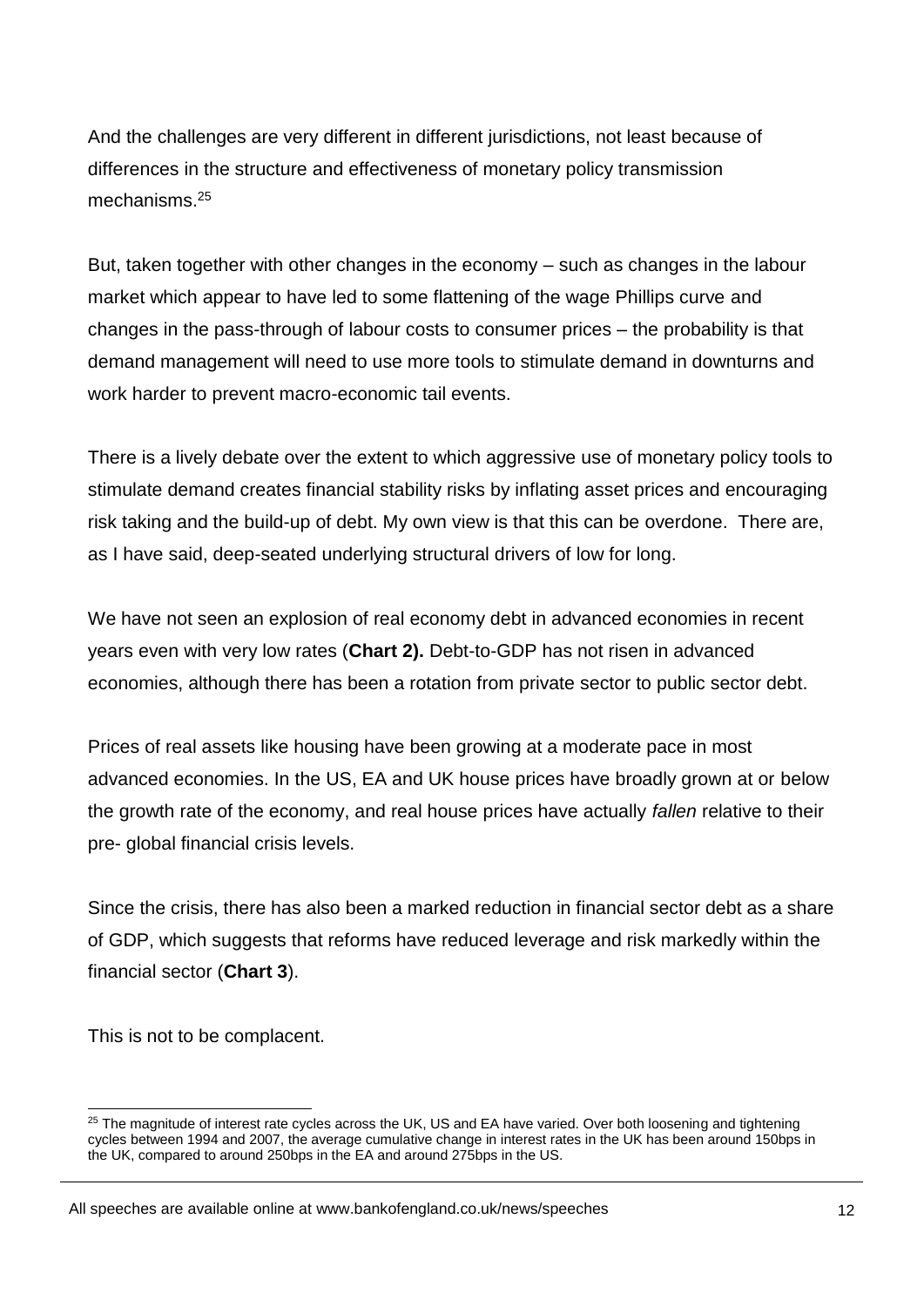Aggregates can hide significant problems. In some advanced economies, particularly the US, corporate debt has, as I have noted, been growing at a very fast rate accompanied by a loosening of underwriting standards. And to the extent that financial asset prices are being driven either by unrealistic expectations either of interest rates or of economic growth, there could be a sharp correction.



Moreover, debt in emerging markets grew much faster than GDP between 2011 and 2016. Chinese debt-to-GDP ratios have risen particularly sharply and are now very high.

Whilst the growth rate of the aggregated global debt stock has moderated more recently, the level remains high by historical standards – as one might expect in a low for long world. While this may not in itself cause or presage a correction, it could well amplify one, making the global economy more vulnerable to adverse macro-economic shocks<sup>26</sup>.

<sup>1</sup> <sup>26</sup> Research suggests that it is the growth rate of debt rather than its actual level that is the leading indicator of financial crises. Bank of England work based on 130 downturns in 26 advanced economies since the 1970s suggests that a rapid build up of debt is the best early warning indicator of a recession. See for example Bridges et al (2017), Carney (2019b) and Schularick and Taylor (2012).

All speeches are available online at www.bankofengland.co.uk/news/speeches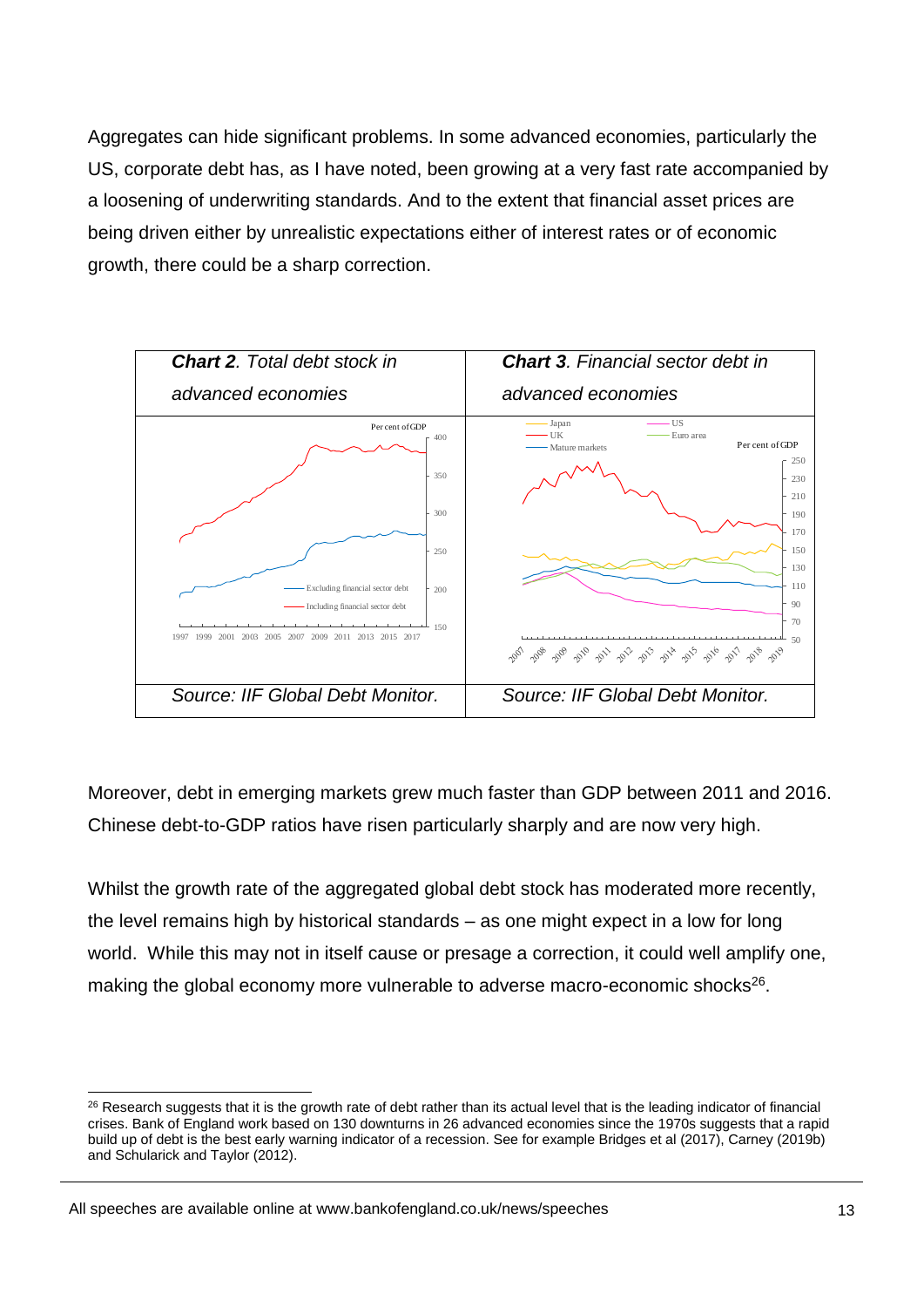This perhaps illustrates that the risk to financial stability from monetary policy may come not so much from the use of monetary policy tools to stimulate demand.

Rather, it may come from the risk that in a low for long world monetary policy does not or cannot respond sufficiently vigorously to shocks to avoid macro-economic tail events that would severely stress a less resilient financial sector and more leveraged real economy.

Perhaps the most important lesson we learned from the crisis is that financial stability is a necessary condition for macro-economic and monetary stability. Over longer time horizons there is no trade-off between the two.<sup>27</sup>

But there is also some truth in the converse. Financial stability depends in part on effective demand management. It can be severely tested by macro-economic tail events even when the financial sector itself is not the source of the shock.

## **Policy responses**

Taken together, therefore, a low for long world is likely to be a more challenging environment for financial stability.

The first and, in my view, most important policy conclusion to draw from this is the need for active and powerful macro-prudential institutions and policy.

Effectively used, in relation to both lender and borrower balance sheets, it can constrain risk taking or ensure that higher risk is accompanied by greater resilience. It can address pockets of higher risk as they emerge, as for example the Financial Policy Committee has done in the UK in relation to consumer lending.<sup>28</sup> It can address mechanisms in the financial system that could first encourage an overshoot in risk taking and then amplify economic downturns.

<sup>&</sup>lt;sup>27</sup> The 'GDP at risk' framework for financial stability pioneered by the IMF illustrates this point well. See International Monetary Fund (2017).

<sup>&</sup>lt;sup>28</sup> See Bank of England (2017b).

All speeches are available online at www.bankofengland.co.uk/news/speeches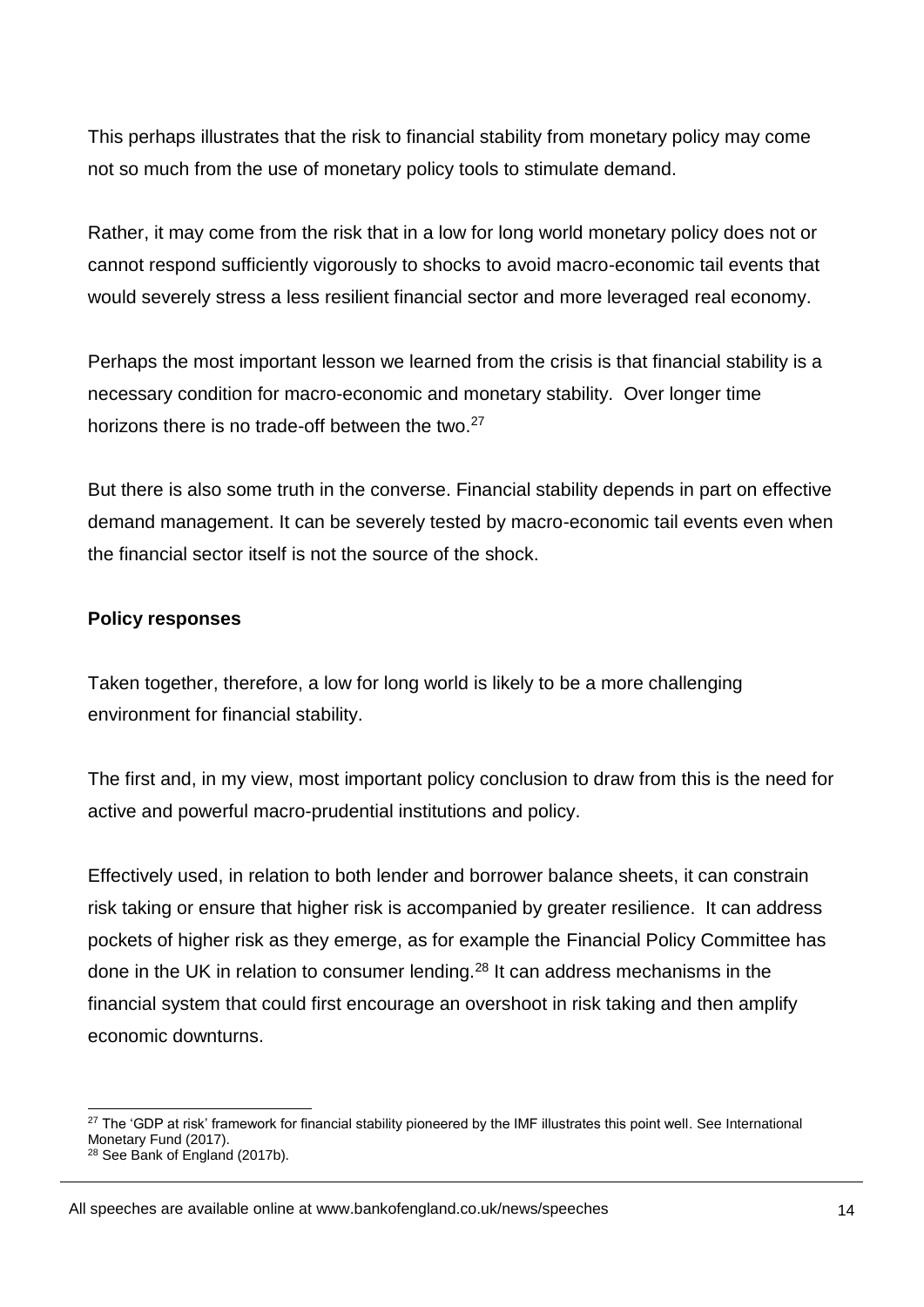It can also, through rigorous stress testing of the banking sector, ensure that banks have the ability to absorb losses in macroeconomic tail events.

And it can operate counter-cyclically in downturns through the release of macro-prudential capital buffers in the core banking system.

Releasing buffers can have a powerful effect in a downturn by reducing the pressure on banks to cut back on lending and so avoid a credit crunch amplifying the macro-economic shock.

Such buffers have been part of the macro-prudential armoury for some years now though not all jurisdictions have used them. The question perhaps is whether that buffer needs to be made more powerful in a low for long world given the greater risk of severe downturns.

The macro-prudential toolkit is not complete. In most jurisdictions it is far better equipped with tools to identify and mitigate risks arising in the banking and insurance sectors than in market based finance. This gap needs in my view to be addressed.

And macro-prudential policy cannot solve all problems. It may fall to other authorities and policy instruments to respond to any adverse structural effect from changing business models on the provision of financial services to some sectors of the economy, for example credit to SMEs.

While it can create space for demand management by monetary policy authorities and prevent the financial system from amplifying macro-economic shocks in a low for long world, it is not in itself a demand management tool.

Whether and how monetary, and perhaps fiscal, frameworks should adapt to a world of structurally low interest rates is a related but separate issue which is receiving considerable attention from academic research and, more recently, policy makers in some jurisdictions.<sup>29</sup>

<sup>1</sup> <sup>29</sup> See, for example Clarida (2019) and Wilkins (2018).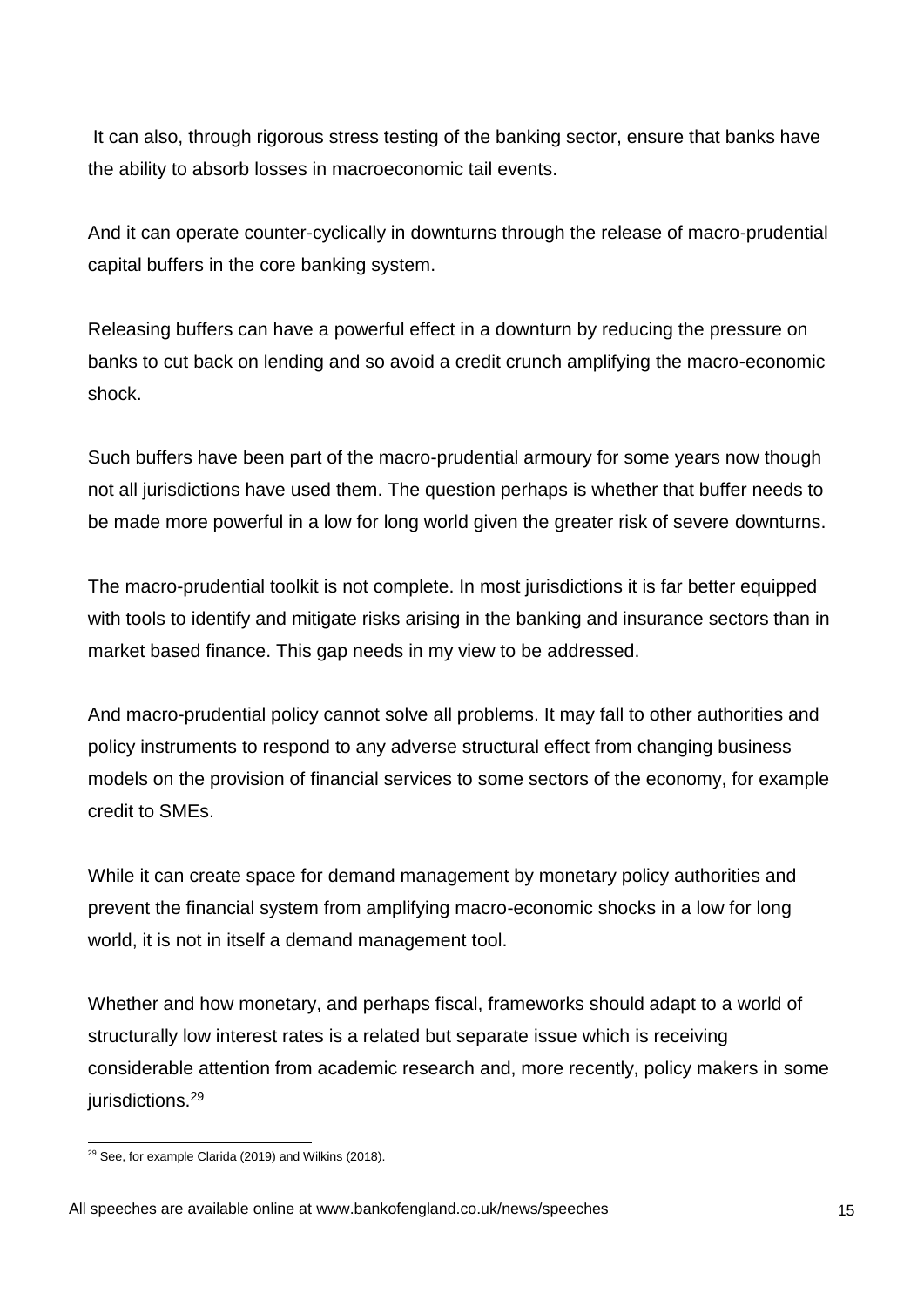Discussion is at a relatively early stage and these are, in my view, issues that would need a great deal of careful deliberation. It is not my purpose today to enter that debate. I would only make two observations from a financial stability perspective.

The first is that while I am a firm believer in the 'separation of powers', to quote my colleague Ben Broadbent<sup>30</sup>, between in the conduct of monetary and macro-prudential policy, the financial stability dimension needs to play a part in any discussion of demand management. My intuition is that, from a financial stability perspective, not all demand management frameworks are equal. And if there is a role for fiscal policy, then that also affects the financial stability calculus<sup>31</sup>.

The second, and related point, is that the financial stability dimension needs to be taken in the round. The impact of monetary policy on financial assets and leverage, for example, is a very important consideration. But we should not, on the other hand, lose sight of the fact that a world in which downturns may be more severe and more persistent because demand management is less effective would also be a significant and perhaps a greater challenge for financial stability.

#### **Conclusion**

Jane Austen's Navy Fives, as I noted at the start, gave her nominal annual return of nearly 6%. But her real return, when she purchased them in 1815, was closer to 20%. Britain was entering a severe recession that year at the end of the Napoleonic wars with deflation of more than 10%. The annual return in 1817, the year of Jane's death, was actually *negative* 2% as inflation rebounded.

A few years later Britain reverted to its pre-war monetary standard by restoring Sterling's convertibility to gold. Over the following 50 years, nominal interest rates came down a little but stayed in the 3-5% range.

All speeches are available online at www.bankofengland.co.uk/news/speeches

<sup>1</sup>  $30$  Broadbent (2018).

<sup>31</sup> From a narrow financial stability perspective, growth of own currency sovereign debt, especially when financed internally, is not a good predictor of financial crises. See Cunliffe (2019).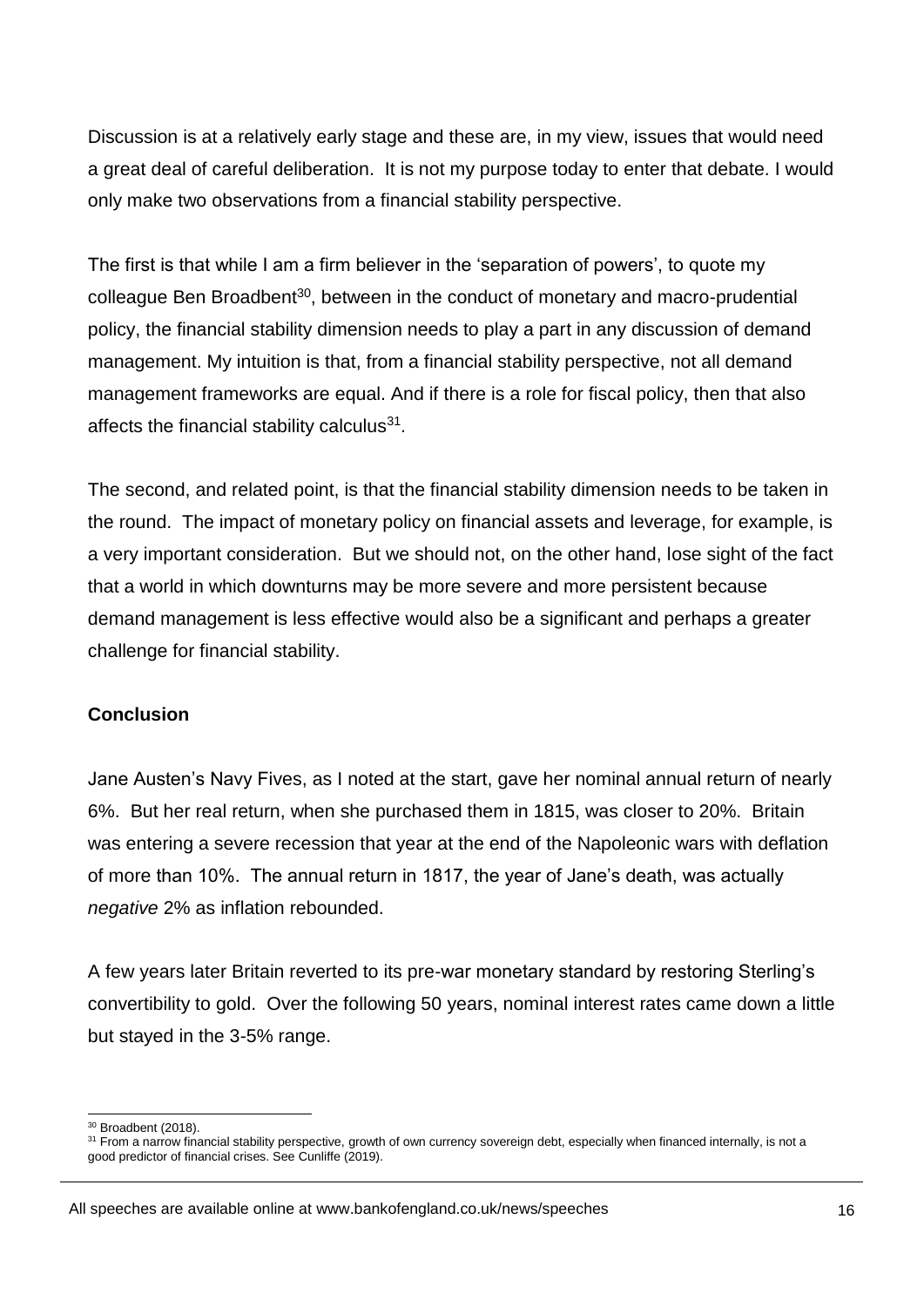But real returns on the Navy Fives and similar fixed rate securities continued to be highly volatile reflecting the very large swings in inflation for much of period – a period that was punctuated by frequent financial crises.

That perhaps illustrates that there is a great deal more to stability - both financial and monetary - than nominal interest rates.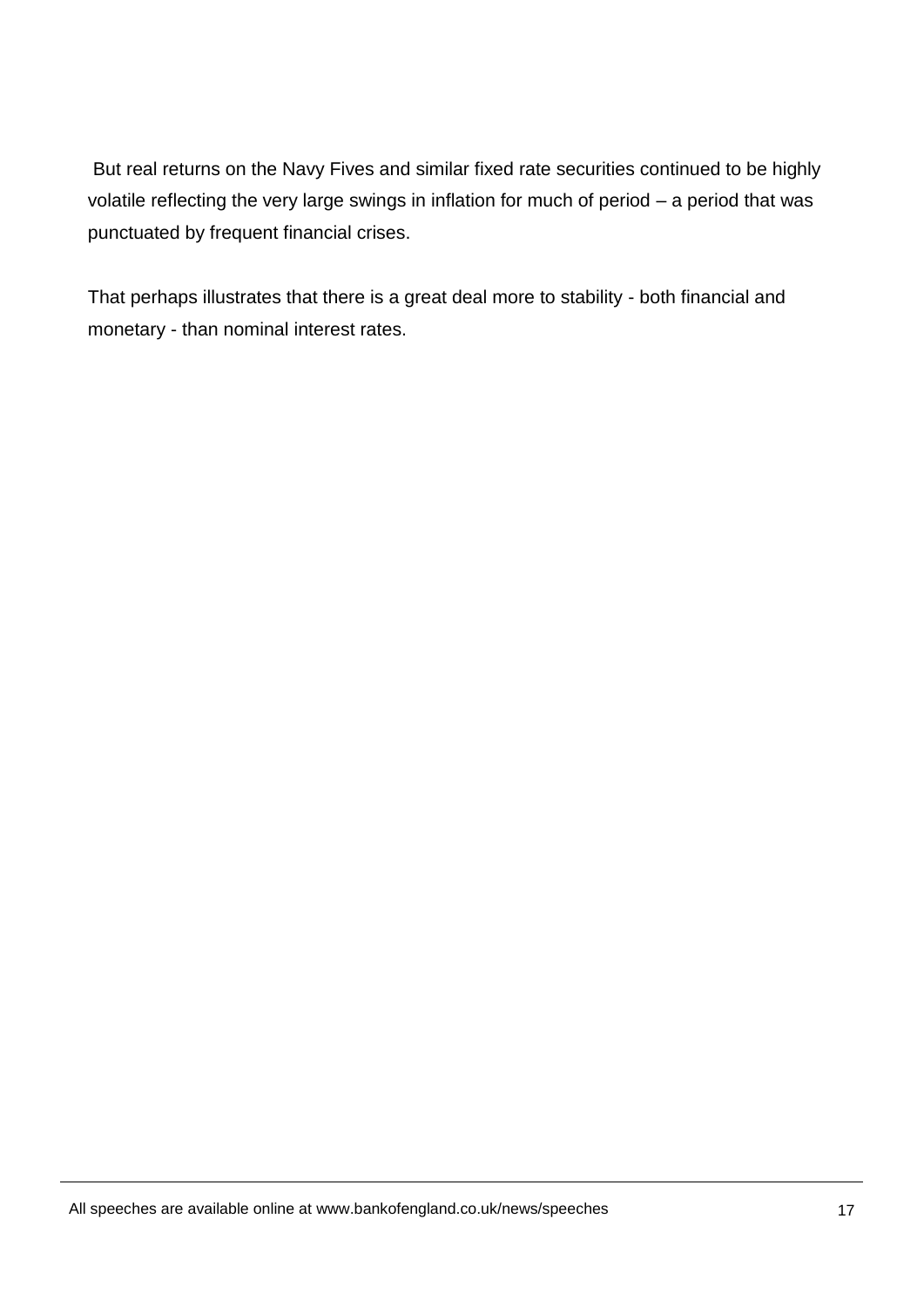#### **References**

Anadu, K., M. Kruttli, P. McCabe, E. Osambela and C.H. Shin (2018), The shift from active to passive investing: Potential risks to financial stability?, *Working Paper PRA 18-04*, Federal Reserve Bank of Boston.

Andersen, A., C. Duus, and T. Jensen (2016), Household debt and spending during the financial crisis: Evidence from Danish micro data, *European Economic Review*, 89, pp. 96-115.

Avery Jones, J. (2019), Jane Austen's income: insights from the Bank of England archives, *Bank Underground Blog*, 2 August 2019

Bank of England (2019), *Financial Stability Report*, Issue No. 45, July 2019.Bank of England (2018), *Inflation Report*, August 2018.

Bank of England (2017a), *Stress testing the UK banking system: key elements of the 2017 stress test*, March 2017.

Bank of England (2017b), *Financial Stability Report*, Issue No 42, November 2017.

Borio, C. (2017), Secular stagnation or financial cycle drag?, Keynote speech, National Association for Business Economics, 33rd Economic Policy Conference.

Brainard, L. (2017), Rethinking monetary policy in a new normal, Presented at the Rethinking Macroeconomic Policy Peterson Institute conference, Washington, DC.

Bridges, J., C. Jackson and D. McGregor (2017), Down in the slumps: the role of credit in five decades of recessions, *Staff Working Paper No. 659*, Bank of England.

Broadbent, B. (2018), Monetary and macro-prudential policies: The case for a separation of powers, Speech at Reserve Bank of Australia, Sydney.

Caballero, R., E. Farhi and P. Gourinchas (2017), The safe assets shortage Conundrum, *Journal of Economic Perspectives*, Vol. 31 (3), pp. 29-46.

Carney, M. (2019a), Pull, push, pipes: sustainable capital flows for a new world order, Speech at the 2019 Institute of International Finance Spring Membership Meeting, Tokyo.

Carney, M. (2019b), The global outlook, Speech.

Clarida, R. (2019), The Federal Reserve's Review of its monetary policy strategy, tools, and communication practices, Speech at the "Fed Listens: Distributional Consequences of the Cycle and Monetary Policy" Conference.

Dynan, K. and W. Edelberg (2013), The relationship between leverage and household spending behavior: Evidence from the 2007-2009 Survey of Consumer Finances, *Federal Reserve Bank of St. Louis Review*, 95(5), pp. 425-48.

Eggertsson, G. B., N. R. Mehrotra, and J. A. Robbins (2017), A model of secular stagnation: Theory and quantitative evaluation, *NBER Working Paper*.

Fagereng, A. and E. Halvorsen (2016), Debt and household consumption responses, Norges Bank, Staff Memo.

Gagnon, E., B. K. Johannsen, and D. Lopez-Salido (2016), Understanding the new normal: The role of demographics, *Finance and Economics Discussion Paper*, Federal Reserve Board of Governors.